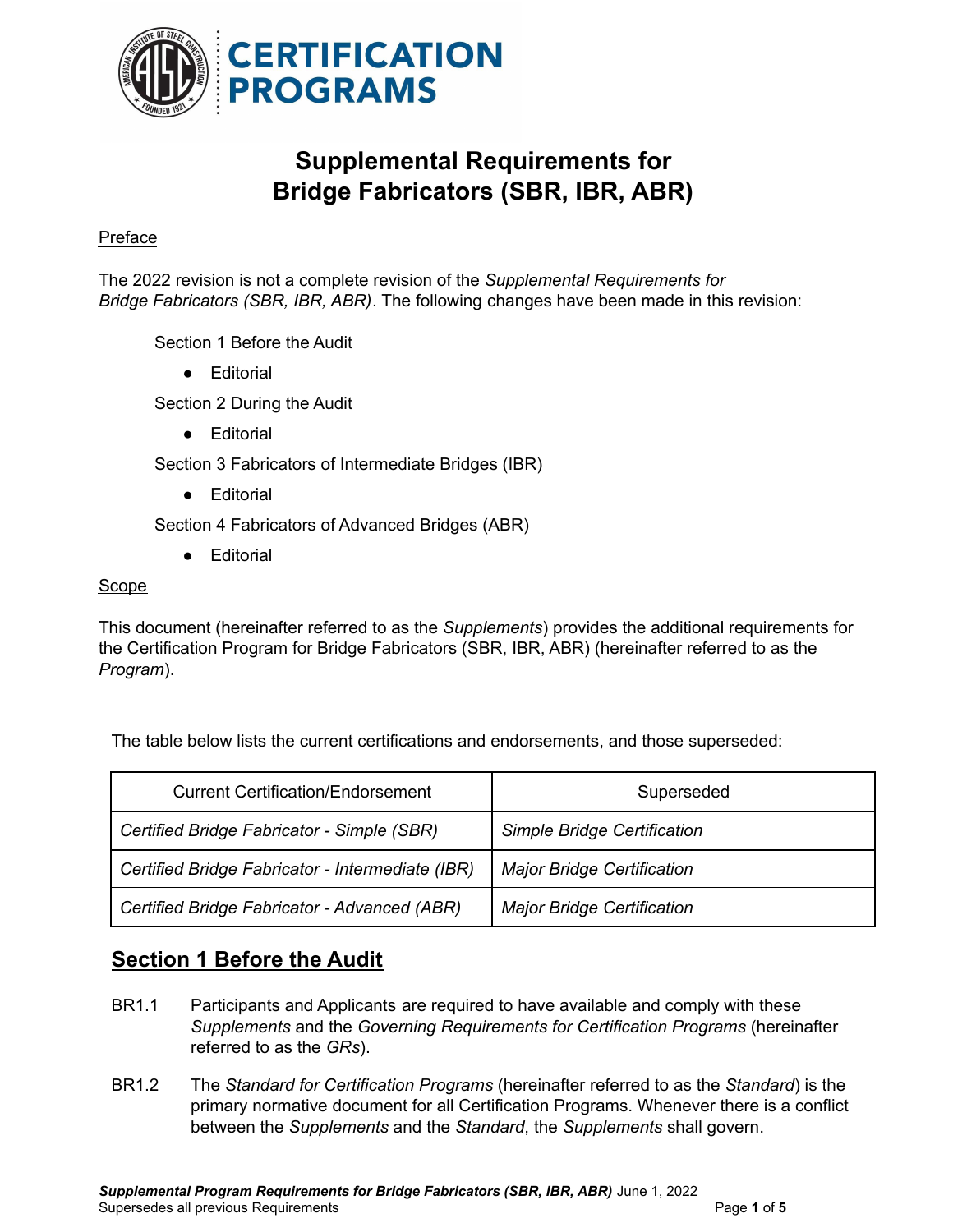

- BR1.3 *Standard* Chapter 1 (General Requirements) and Chapter 4 (Bridge Fabricator Requirements) apply to this *Program.*
- BR1.4 This *Program* will issue certifications as Bridge Fabricator. It includes three categories: Simple Bridge (SBR), Intermediate Bridge (IBR), and Advanced Bridge (ABR). Each facility of a Participant and Applicant can only apply for and be certified under one category. Refer to the *Standard* for descriptions of these categories.
- BR1.5 Participants and Applicants are eligible to apply for the Complex Coatings Endorsement (CCE 1, 2, or 3). For information and requirements concerning this endorsement, refer to GR Section 2, "Applying for Certification," or Section 8, "Making Changes to the Certification Scope," and the *Supplemental Program Requirements for Applicators of Complex Coatings Endorsement (CCE).*
- BR1.6 Participants and Applicants are eligible to apply for the Fracture Control Endorsement (FCE). For information and requirements concerning this endorsement, refer to *GR* Section 2, "Applying for Certification," or Section 8, "Making Changes to the Certification Scope," and the AISC *Supplemental Program Requirements for Fracture Control Endorsement (FCE).*
- BR1.7 Applicants to this *Program* must submit an application, payment, and all documents required by the *Application Document Submittal for AISC Certification—Fabricators and Manufacturers*.

### **Section 2 During the Audit (All Categories—SBR, IBR, ABR)**

- BR2.1 The Quality Management System (QMS) that this *Program* applies to will be audited. Sample jobs/contracts of steel bridge work meeting the scope of their certification(s) and endorsement(s) will be used to demonstrate capability to meet the *Program* regardless of whether the job/contract requires an AISC certified bridge fabricator.
- BR2.2 Participants and Applicants are required to have work in the shop at the time of the audit that can be used to demonstrate compliance with the provisions of the *Program*. This work must be steel bridge work meeting the category. If it is known or suspected that there will not be this type of work in the shop at the time of the audit, AISC Certification must be contacted at least 30 days prior to the audit to discuss alternate arrangements.

Solutions may include a demonstration of capability (See *GR* Section 5.11) that follows the QMS practices to demonstrate capability. Failure to have adequate work in the shop during the audit could result in an Additional Audit fee being required along with associated fees.

Intermediate bridge fabricators refer to Section 3 below for further details.

Advanced bridge fabricators refer to Section 4 below for further details.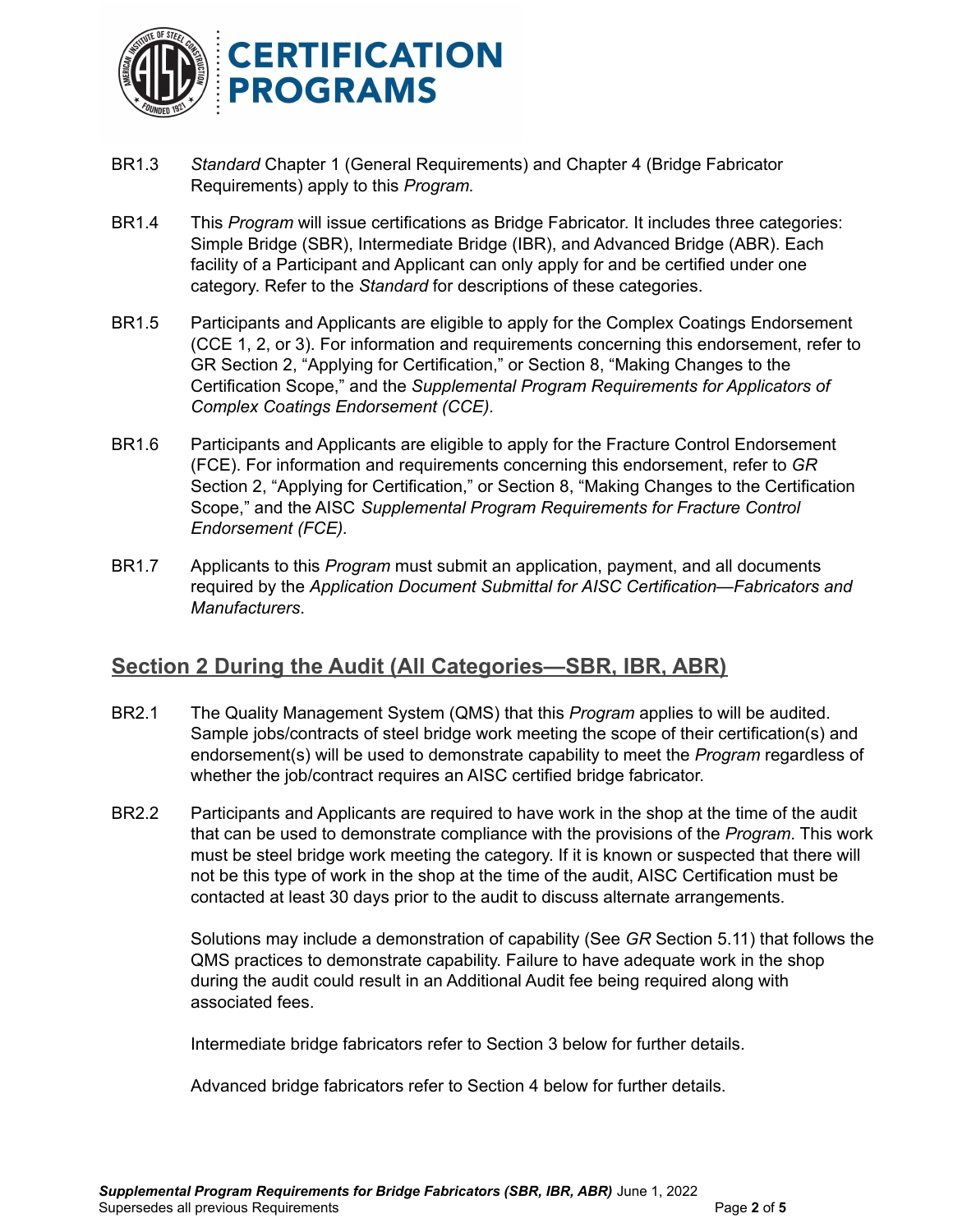

BR2.3 Section 1.3 of the *Standard* is amended by the following:

- All references must be available in English.
- Availability of the current editions of the following additional references are required. (*Note:* Other editions may also be required by existing participant contracts.)
	- *●* AASHTO/AWS D1.5M/D1.5, *Bridge Welding Code*
	- *●* SSPC-PA 1, *Shop, Field, and Maintenance Coating of Metals*
	- *●* SSPC-PA- 2, *Paint Application Standard No. 2*
	- *●* AASHTO/NSBA, *G4.1 Steel Bridge Fabrication QC/QA Guidelines*
	- AWS D1.1/D1.1M, *Structural Welding Code—Steel*, is not required.

Provisions of *Standard* Element 1.3 not modified above remain in effect.

- BR2.4 The Certified Welding Inspector (CWI) may be an employee of the Participant or Applicant or contracted. In the case of the latter, contract status and qualifications of the CWI must be demonstrable. The CWI must be available during the audit.
- BR2.5 Participants and Applicants will be audited and evaluated to ensure compliance with the current AASHTO/AWS D1.5M/D1.5, *Bridge Welding Code*, regardless of whether this is required by the sampled contracts and specifications.
- BR2.6 Bolt test method demonstrations will be required at every Initial Certification (RFN) and Full Certification Renewal (RF) audit. The demonstrations shall comply with the current RCSC *Specification for Structural Joints Using High Strength Bolts* Section 7, "Pre-Installation Verification," and with the Rotational Capacity Test for high-strength bolts in ASTM F3125 Annex A2.
- BR2.7 Participants and Applicants shall maintain the following documents in compliance with AASHTO/AWS D1.5M/D1.5, *Bridge Welding Code*, and have them available for review during each audit.
	- 1. One representative Welding Procedure Specification (WPS)
	- 2. Supporting Procedure Qualification Record (PQR), when required
	- 3. Welder Qualification Test Record (WQTR) maintained current and qualified with records of period of effectiveness

### **Section 3 Fabricators of Intermediate Bridges (IBR)**

BR3.1 Participants and Applicants applying for Intermediate Bridge Certification shall be required to perform a demonstration of capability (See GR Section 5.11) during each Initial Certification (RFN) audit unless there is intermediate bridge work in the shop at the time of the audit. This is in addition to the eligibility requirements of the *Standard* Chapter 4.I.

#### *From Standard Chapter 4.I:*

*"The fabricator shall have either:*

*(a) Supplied plate girder spans with field splices for highway or railroad bridges within the last five years, or*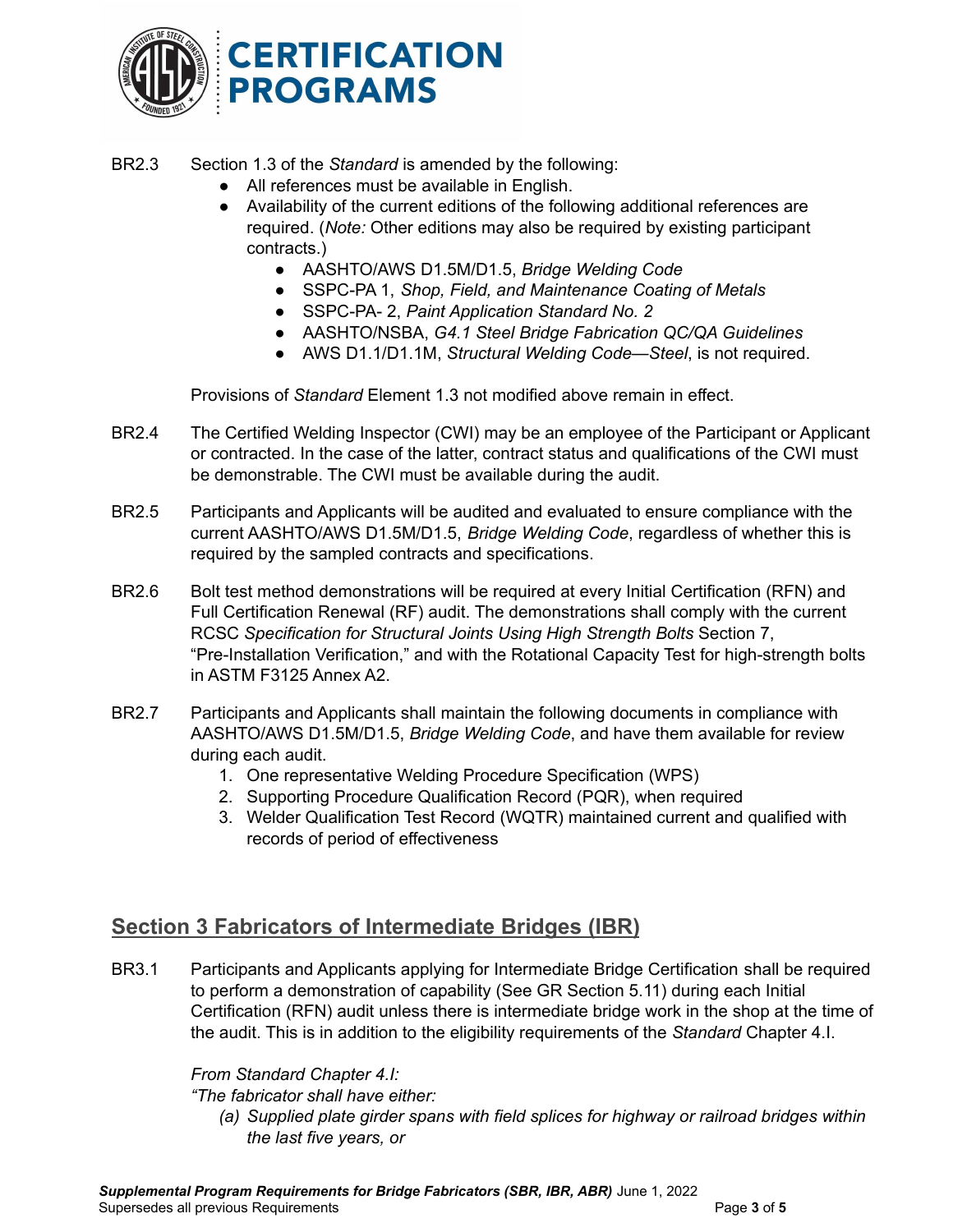

- *(b) Established a documented training program for the purpose of communicating intermediate bridge work functions to the work forces, and demonstrated capability to fabricate intermediate bridges."*
- BR3.2 Participants renewing their Intermediate Bridge Certification shall be required to perform a demonstration of capability (See *GR* Section 5.11) during each Renewal Certification (R1, R2 or RF) audit unless there is intermediate bridge work in the shop at the time of the audit or intermediate bridge work has been completed within the past two years. This is in addition to the eligibility requirements of the *Standard* Chapter 4.I.
- BR3.3 Participants and Applicants renewing or applying for Intermediate Bridge Certification shall demonstrate that training has been performed at least annually for the communication of the requirements for Intermediate bridge work unless intermediate bridge work has been performed within the past year. This training must be documented and available during the audit. This is in addition to the eligibility requirements of the *Standard* Chapter 4.I.
- BR3.4 Participants and Applicants shall maintain the following documents in compliance with AASHTO/AWS D1.5M/D1.5, *Bridge Welding Code*, and have them available for review during each audit.
	- 1. One representative groove weld SAW Welding Procedure Specification (WPS)
	- 2. Supporting Procedure Qualification Record (PQR)
	- 3. Welder Qualification Test Record (WQTR) maintained current and qualified with records of period of effectiveness

### **Section 4 Fabricators of Advanced Bridges (ABR)**

BR4.1 Applicants applying for Advanced Bridge Certification shall have representative work (See *GR* Section 5.11) during each Initial Certification (RFN) audit unless there is advanced bridge work in the shop at the time of the audit. This is in addition to the eligibility requirements of the *Standard* Chapter 4.A.

#### *From Standard Chapter 4.A:*

*"The fabricator shall have either:*

*(a) Supplied advanced bridges for highway or railroad applications within the last five years, or*

*(b) Supplied intermediate bridges for highway or railroad use, established a documented training program for the purpose of communicating advanced bridge work functions to the work forces, and demonstrated capability to fabricate advanced bridges"*

BR4.2 Participants renewing their Advanced Bridge Certification shall be required to have representative work (See *GR* Section 5.11) during each Renewal Certification (R1, R2 or RF) audit unless there is advanced bridge or intermediate bridge work in the shop at the time of the audit or advanced bridge work has been completed within the past two years. This is in addition to the eligibility requirements of the *Standard* Chapter 4.A.